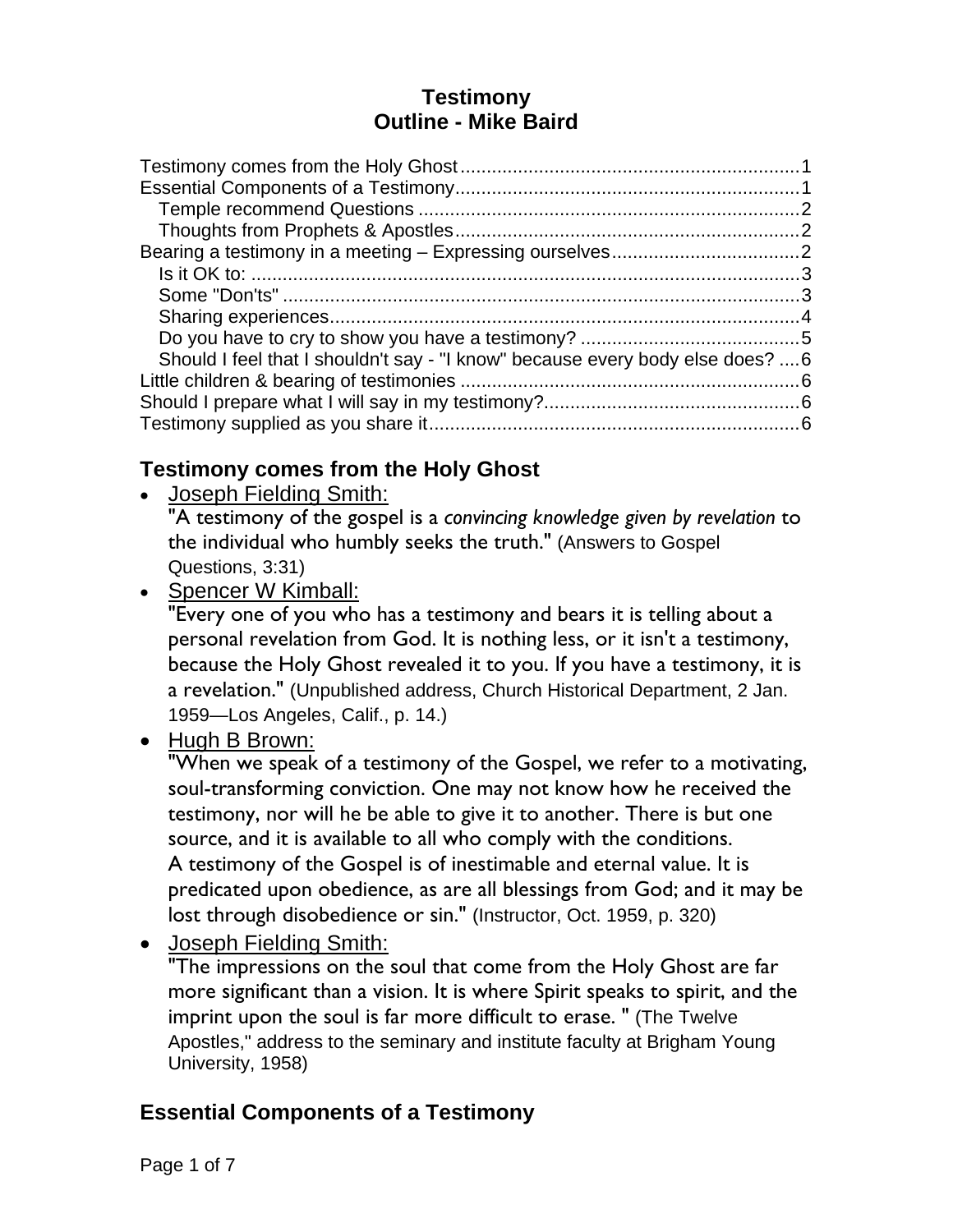#### *Temple recommend Questions*

- Do you have a testimony of God, Jesus & Holy Ghost?
- Do you have a testimony of Jesus Christ as Savior and Redeemer and the atonement?
- Do you have a testimony that the Church is the restored Church?
- Do you have a testimony that the Church is lead by a prophet of God?

## *Thoughts from Prophets & Apostles*

• First Presidency:

"Bishoprics are encouraged to help all people learn to express a brief, heartfelt testimony of the Savior, His teachings and the restoration." (Letter from First Presidency, May 2, 2002)

Joseph Fielding Smith:

"There are three important truths in every effective testimony. *First,* Jesus Christ is the Son of God, the Savior of the world, the Redeemer of mankind.

*Second,* Joseph Smith was and is a prophet of God called to restore the gospel and kingdom of God upon the earth in these last days to prepare the world for the second coming of Christ.

*Third*, the Church is the only true and living church upon the face of the whole earth with which the Lord is well pleased." (The Twelve Apostles," address to the seminary and institute faculty at Brigham Young University, 1958)

• Mark E Petersen:

"As Latter-day Saints we have a responsibility to bear a particular kind of testimony—all of us. And what is that testimony?

*First of all*, that God lives, that he is truly our Eternal Father and we are his literal spirit offspring.

*Second*, that Jesus Christ, the Son of God, is the Savior of the world, and that he has a modern ministry as well as an ancient one, and that you and I—all of us—are involved in that modern ministry.

*Third*, that Joseph Smith was raised up in these last days and especially chosen as an instrument through whom the Lord would introduce his modern ministry to the world.

*And fourth*, that following Joseph Smith there has been an unbroken line of prophets who have carried on his work and will continue to do so. These are the mighty facts of which we may bear testimony." (Brigham Young University Speeches of the Year, 1977, p. 195.)

# **Bearing a testimony in a meeting – Expressing ourselves**

Page 2 of 7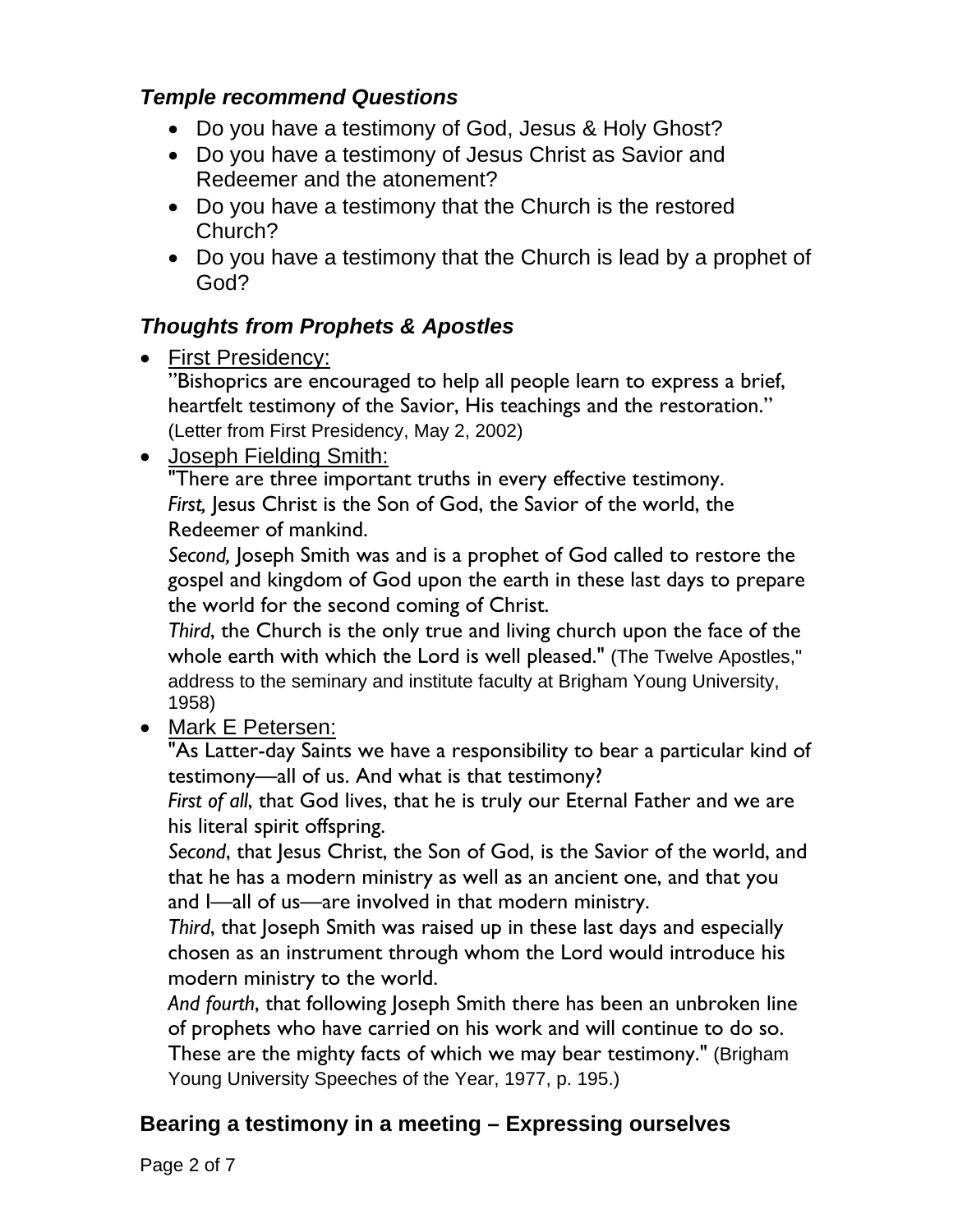D&C 100:7

"ye shall declare whatsoever thing ye declare in my name, in solemnity of heart, in the spirit of meekness, in all things"

## *Is it OK to:*

- Express Love? Yes, but that is not really a testimony
- Express thanks to others? Yes but that is not really a testimony
	- Hartman Rector Jr: "Bearing testimony has to do with bearing witness to that which we know to be true. Much of what we call testimony bearing is not really testimony at all—it is a statement or expression of public thanks. It is good to be thankful, but public thanks is not testimony. Testimony comes from the Holy Ghost." (Conference Report, Apr. 1974, p. 159.)
- Express your feelings? Yes absolutely

## *Some "Don'ts"*

- Often we have experiences that are great and maybe uplifting. Expressing our feelings about these things is usually not bearing a testimony.
	- "I know my friends are true"
	- "I know my vacation was true"
	- "I know EFY is true"
- Not a place or time for public penitence
	- Jay E. Jensen (of the 70): " A testimony is… Not a public confession" ("Bearing Testimony," Ensign, Oct. 2005, 22.)
- Not a place or time to share confidences
	- Family confidences
	- Personal or family problems
	- Private and or confidential conversations with the Bishop or others
- Don't preach a sermon
	- Spencer W Kimball:
		- "Now, you are going to give your testimonies this afternoon. I hope that you'll just open your hearts and let us look inside... will you? Just open them up wide and turn on the lights and let us see your hearts... how you feel. A testimony is not an exhortation; a testimony is not a sermon; none of you are here to exhort the rest. You are here to bear your own witness. It is amazing what you can say in thirty seconds by way of testimony, or in sixty seconds, or one hundred and twenty, or two hundred and forty, or whatever time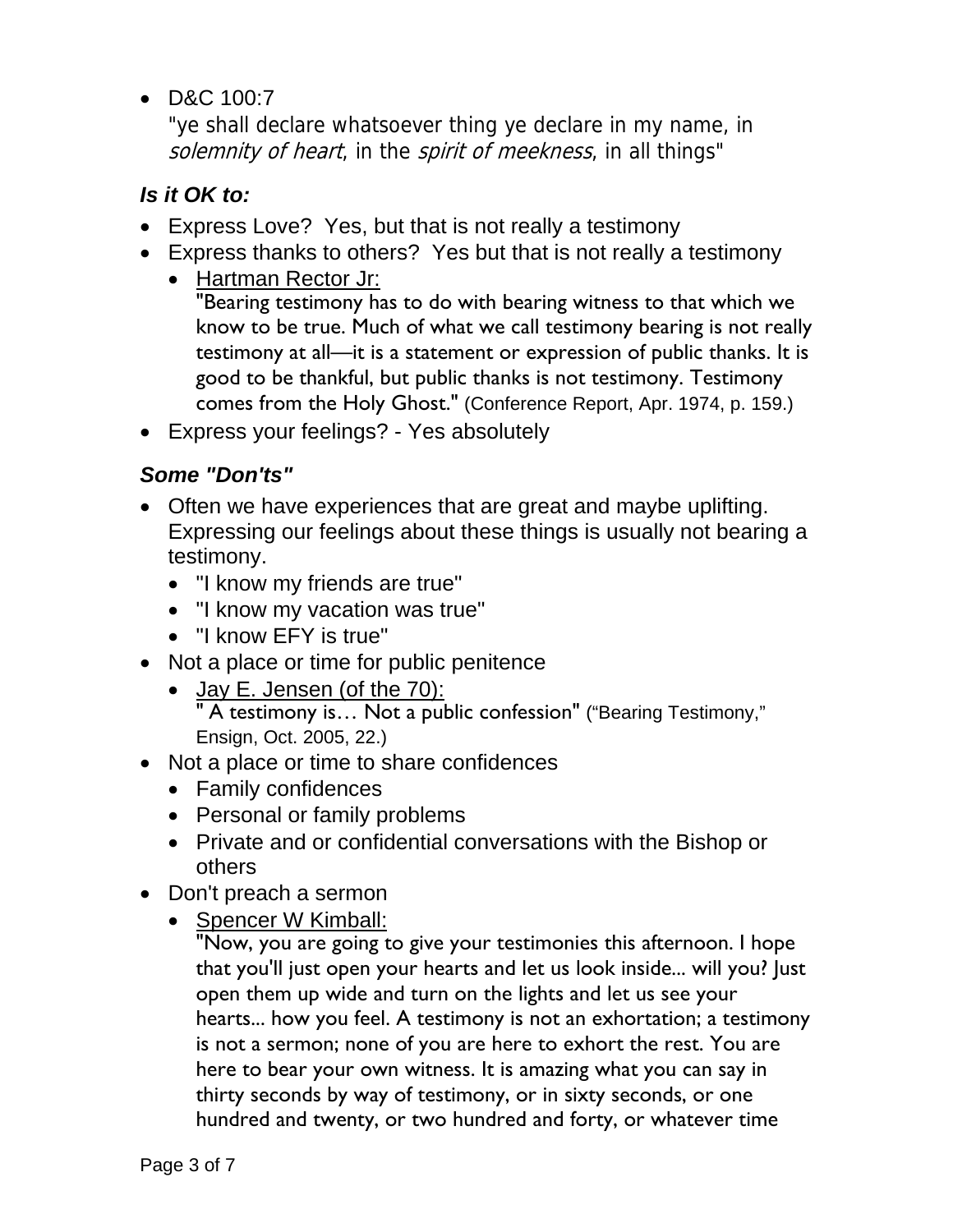you are given, if you confine yourselves to testimony. We'd like to know how you feel." (Spencer W. Kimball, Unpublished address, Church Historical Department, 2 Jan. 1959—Los Angeles, California, p. 9.)

Jay E. Jensen (of the 70):

" Individuals who stand and exhort others in a fast and testimony meeting or even try to call others to repentance, even with the best of intentions, are usurping authority and are often offending others and disrupting the spirit of the meeting." ("Bearing Testimony," Ensign, Oct. 2005, 22.)

- Not a place for reading and expounding the scriptures
- Not a place for reading and expounding Ensign stories or talks

# *Sharing experiences*

- Care should be taken in sharing experiences
	- Jay E. Jensen (of the 70):

" A testimony is… Not an experience, although experiences may illustrate belief and conviction" ("Bearing Testimony," Ensign, Oct. 2005, 22.)

- Not a time for sharing long experiences to make a point
	- Jay E. Jensen (of the 70): " A testimony is... Not a long explanation of how you know but rather what you know " ("Bearing Testimony," Ensign, Oct. 2005, 22.)
- Not a time for sharing sacred experiences
	- Not a place to share from your patriarchal blessing
	- Boyd K Packer:

" I have come to believe also that it is not wise to continually talk of unusual spiritual experiences. They are to be guarded with care and shared only when the Spirit itself prompts you to use them to the blessing of others. I heard President Marion G. Romney once counsel mission presidents and their wives. "I do not tell all I know; I have never told my wife all I know, for I found out that if I talked too lightly of sacred things, thereafter the Lord would not trust me." We are, I believe, to keep these things and ponder them in our hearts, as Luke said Mary did of the divine events that surrounded the birth of Jesus. (See Luke 2:19.)" ("The Candle of the Lord" Taken from a talk given at a seminar for new mission presidents)

Harold B Lee:

"Some people have had a unique testimony, and to draw attention they go around repeating it again and again everywhere they go. Some have even published them and had them broadcast over the Church. They tell of dreams and of administrations when they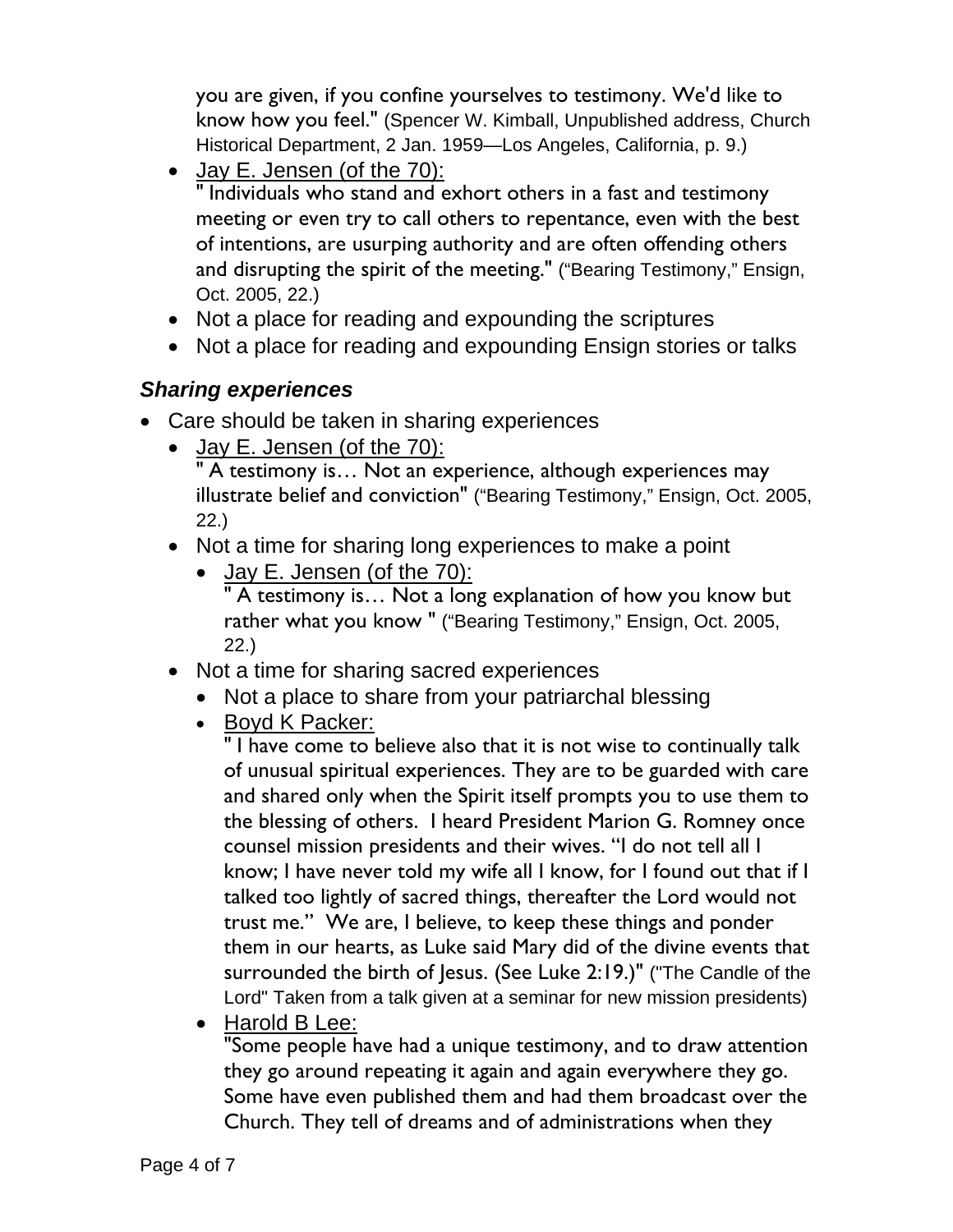have been healed. Well, *they have their reward*. These are wonderful blessings, but why, why do they think they have to publicize it all over the Church?" (Brigham Young University Speeches of the Year, 19 Apr. 1961, p. 9)

John A Widstoe:

" Revelations of divine manifestations for the comfort of individuals may be received by every worthy member of the Church. In that respect all faithful members of the Church are equal. Such manifestations most commonly guide the recipients to the solution of personal problems; though, frequently, they open the mind to a clearer comprehension of the Lord's vast plan of salvation. They are cherished possessions, and should be valued, of those who receive them. In their very nature they are sacred and should be so treated. If a person who has received such a manifestation by dream, vision, or otherwise, feels impressed to relate it beyond his immediate family circle, he should present it to his bishop, but not beyond. The bishop, then, may decide upon its further use, if any, or may submit it to those of higher authority for action. The gift was a personal one; not for the Church as a whole; and the recipient is under obligation, in harmony with the established order, not to broadcast it over the Church.

It is unwisdom, therefore, for those who have received such manifestations to send copies to others, to relate them by word of mouth in diverse places, and otherwise to scatter abroad a personal, sacred experience. There are times and places where testimony may be borne of our knowledge that the restored gospel is of the Lord, and of the goodness of the Lord to us, and when we may present evidence of our faith. It would be well to remember that the Lord Jesus Christ, while on earth, usually instructed those whom He had healed or otherwise blessed, that they should not tell others of the occurrence. Some things are done for the public good, others for private welfare. " (Improvement Era, Sept. 1940, pp. 545, 575.)

#### *Do you have to cry to show you have a testimony?*

• Alvin R Dyer:

"You don't have to cry about the gospel to have a testimony! Many times we think that we don't have a testimony unless a few tears flow. Nothing could be further from the truth. It is not necessary or needful for a person to have tears streaming down their face to have a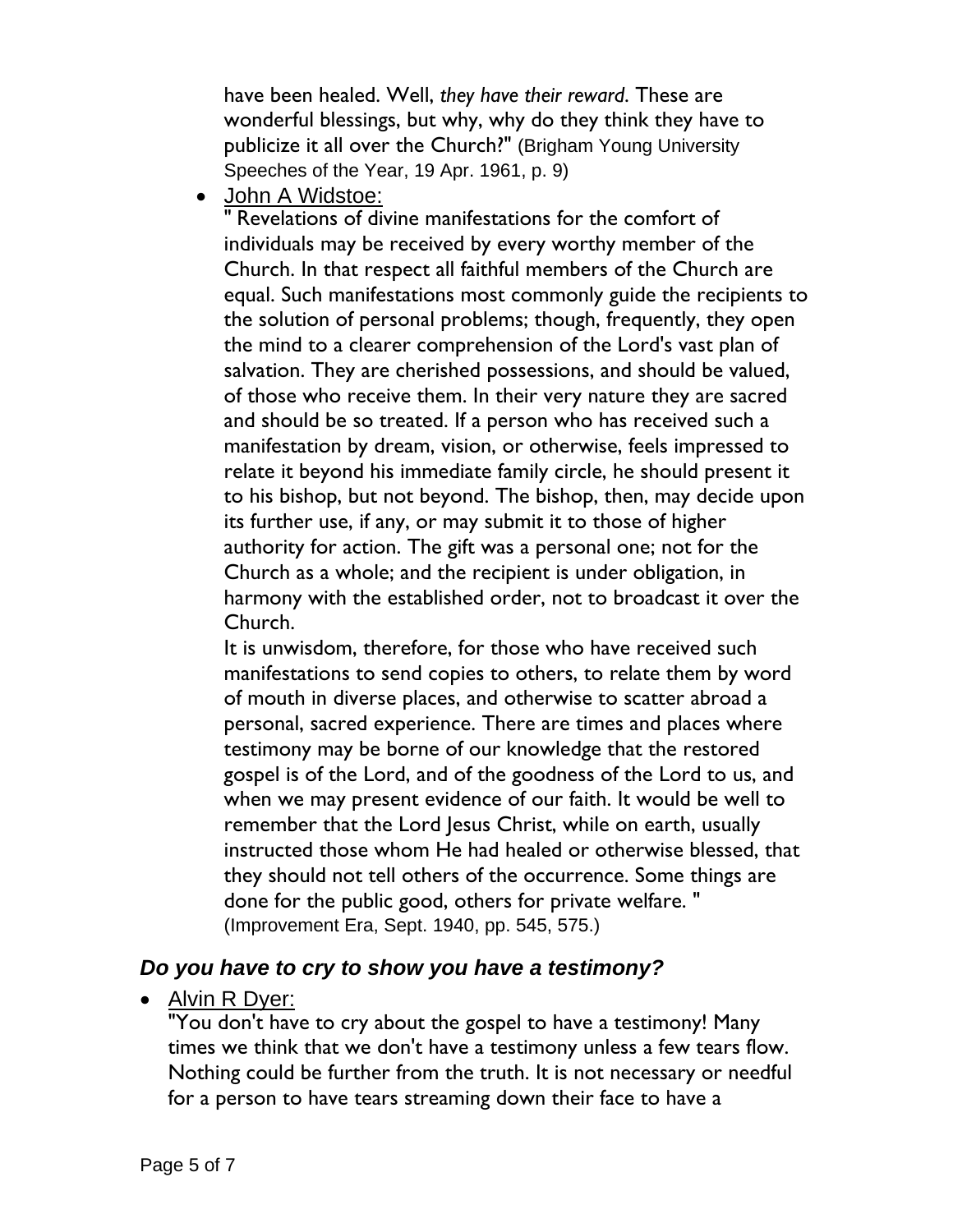testimony of the gospel." (Unpublished address, Church Historical Department, 25 Mar. 1961—Berlin, Germany, pp. 12-13.)

- Some of us have difficulty controlling our emotions when we speak of things that touch us deeply
	- That is OK but not required

## *Should I feel that I shouldn't say - "I know" because every body else does?*

• Spencer W Kimball:

"I know it is true. Because that word, those few words have been said a billion times by millions of people does not make it trite. It will never be worn out. I feel sorry for people who try to couch it in other words because there are no words like "I know." There are no words which express the deep feelings which can come from the human heart like "I know." (Unpublished address, Church Historical Department, 15 Jan. 1962—Berlin, Germany, p. 5)

# **Little children & bearing of testimonies**

• First Presidency:

"Parents and teachers should help children learn what a testimony is and when it is appropriate for them to express it. It may be best to have younger children learn to share their testimonies at such times as family home evening or when giving talks in Primary until they are old enough to do so in fast and testimony meeting." (Letter from First Presidency, May 2, 2002)

# **Should I prepare what I will say in my testimony?**

D&C 100:5-8

"Therefore, verily I say unto you, lift up your voices unto this people; speak the thoughts that I shall put into your hearts, and you shall not be confounded before men;

For it shall be given you in the very hour, yea, in the very moment, what ye shall say.

But a commandment I give unto you, that ye shall declare whatsoever thing ye declare in my name, in *solemnity of heart*, in the *spirit of meekness*, in all things.

And I give unto you this promise, that *inasmuch as ye do this the* Holy Ghost shall be shed forth in bearing record unto all things whatsoever ye shall say"

# **Testimony supplied as you share it**